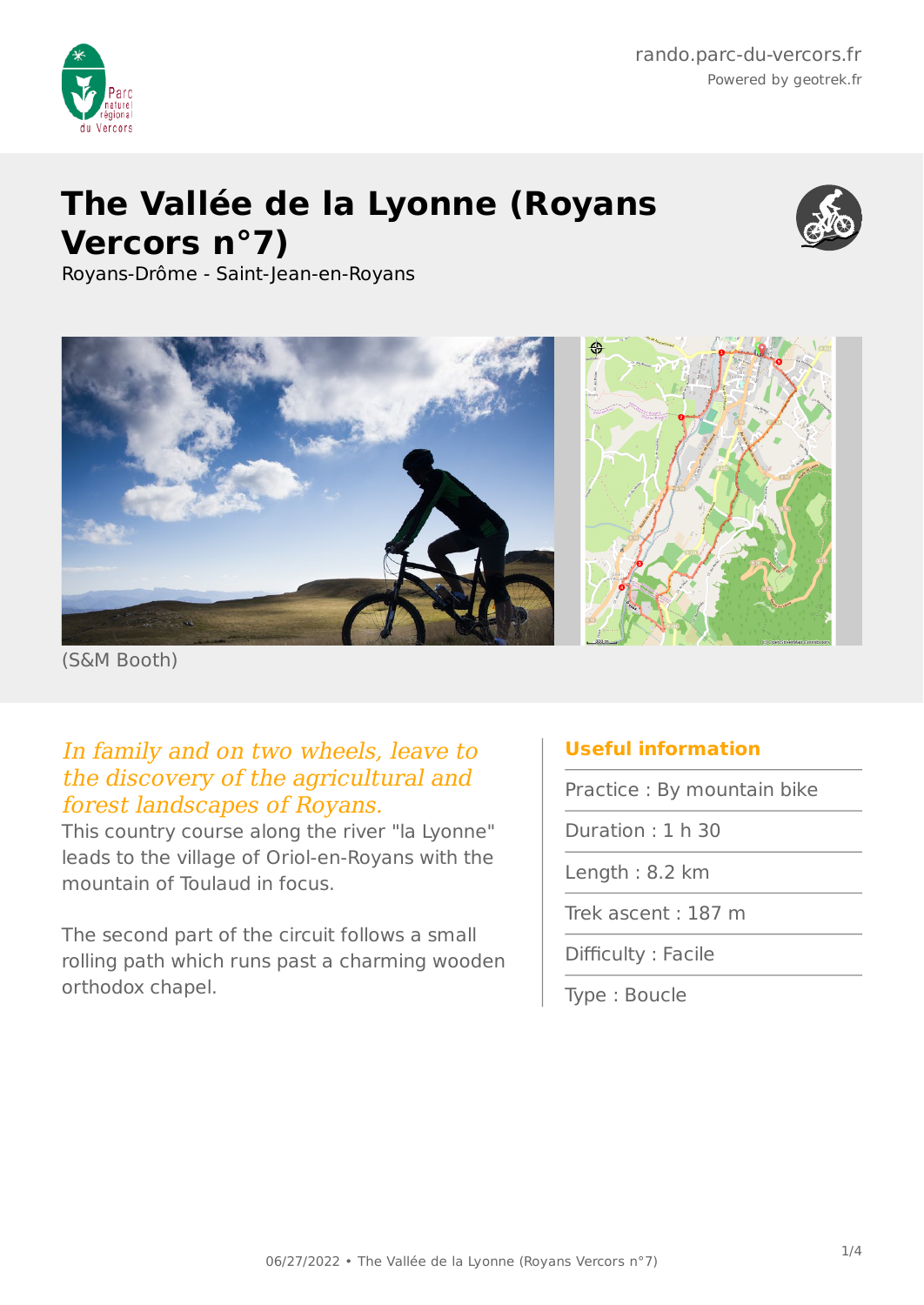## **Trek**

Departure : Center of Saint-Jean-en-Royans (parking) Arrival : Center of Saint-Jean-en-Royans (parking) Markings :  $=$  PR

Departure from the center of Saint-Jean, always follow the mountain bike n ° 7 in green color. Take the direction of Rochechinard until the Hermitage 1 then turn left and join Boissieux 2 passing by La Passerelle. From there, continue south along La Lyonne crossing the crossroads of Tognon 3 and then Tallard 4. Then cross several small hamlets and gradually return to the village of Saint-Jean.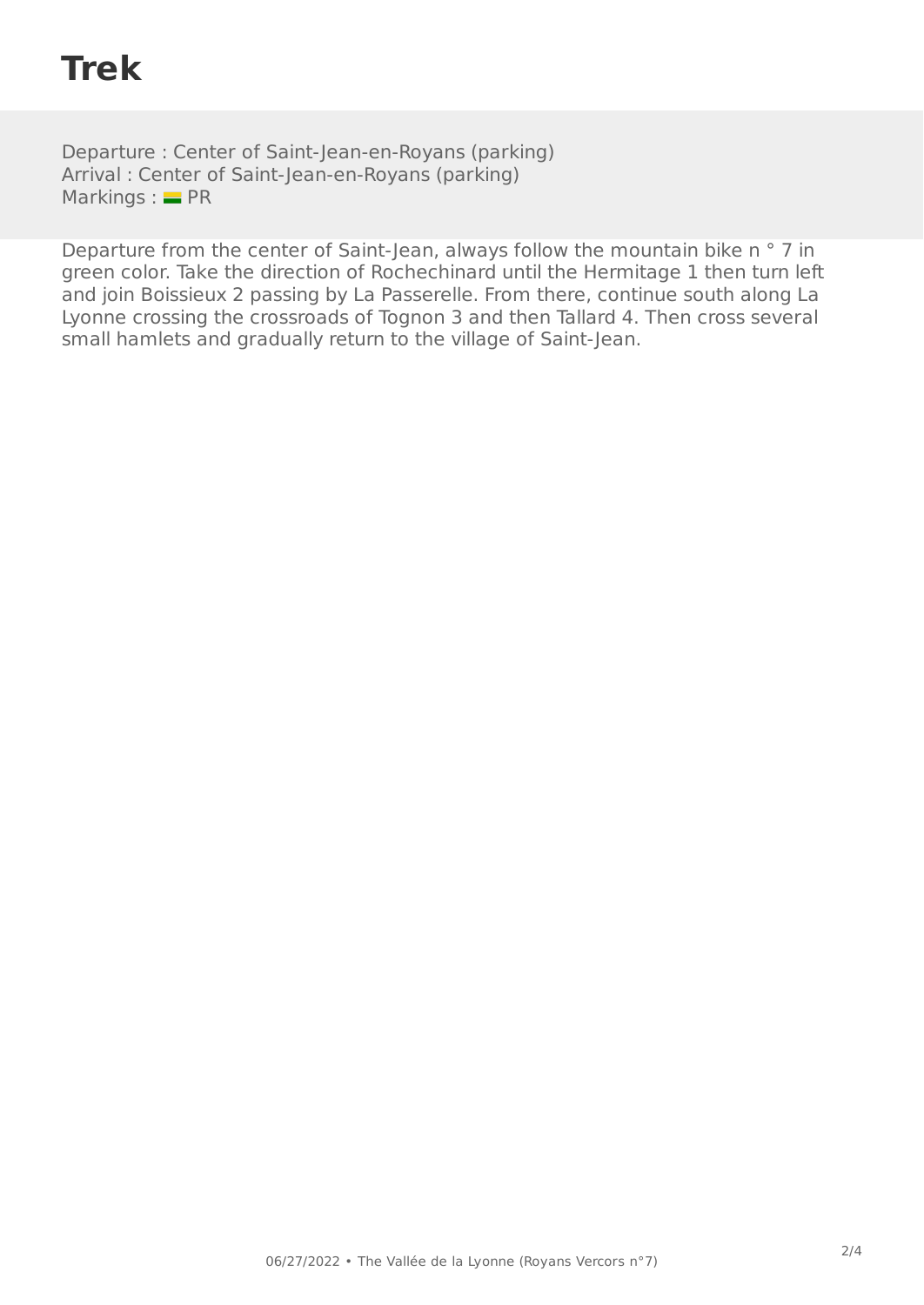